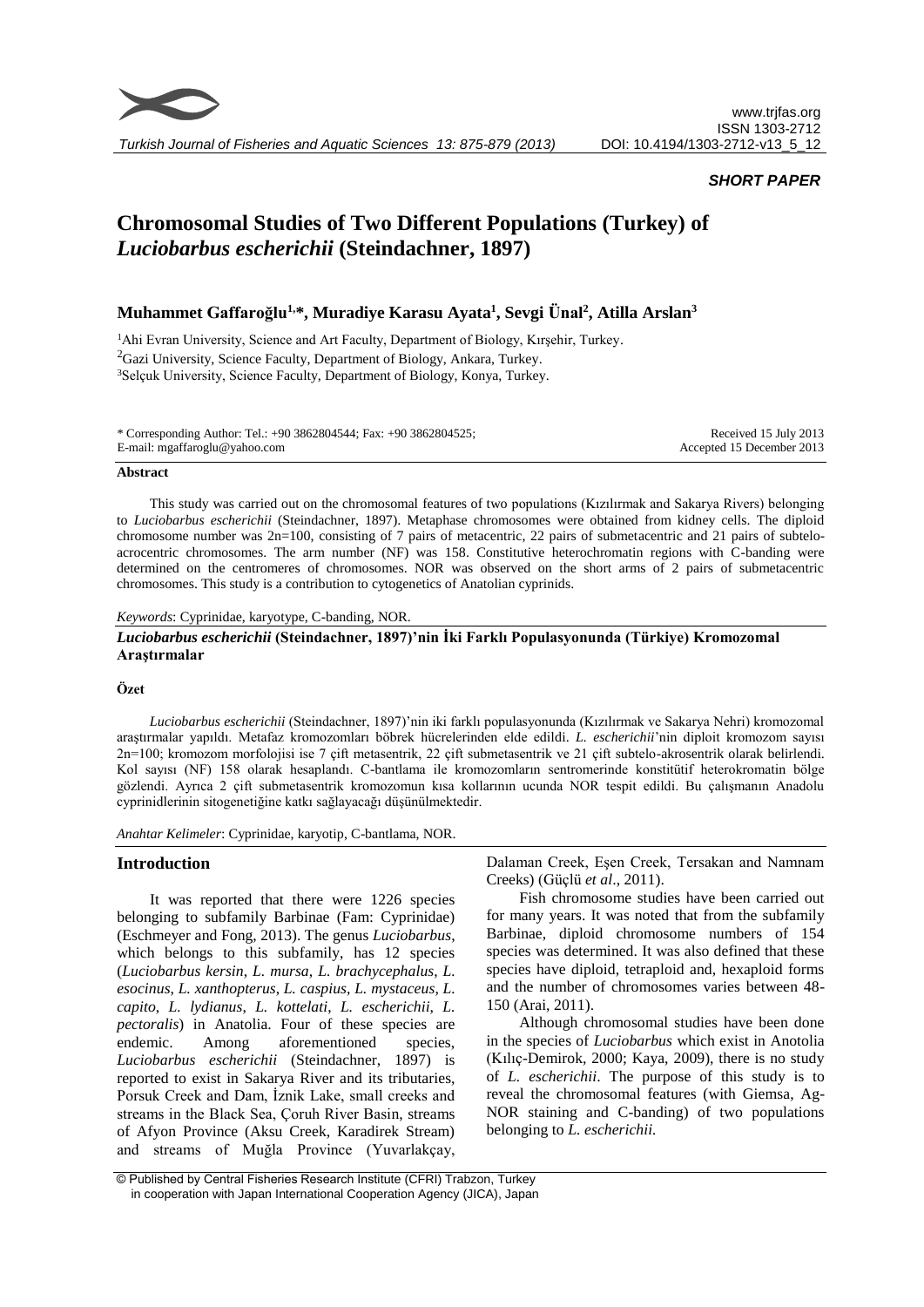#### **Materials and Methods**

Eight (4 male, 4 female) samples of *Luciobarbus escherichii* were collected from Kızılırmak (Kırşehir, Kesikköprü, Turkey) (38°57'N, 34°11'E), whereas 8 (5 male, 3 female) samples were collected from Sakarya River (Eskişehir, Eminekin, Turkey) (39°22'N, 31°06'E) (Figure 1). Metaphase preparations were prepared according to Collares-Pereira (1992). Technique of Sumner (1972) was used for C-banding of sample preparations, whereas technique of Howell and Black (1980) was used for silver staining. At least 10 metaphases were examined from each sample. Chromosomes were classified according to Levan *et al*. (1964).

### **Results**

The diploid chromosome number of *Luciobarbus escherichii* was determined as 2n=100 for both populations (Figure 2 and 3). It was found out that the karyotype prepared from the samples of Sakarya River consists of 7 pairs of metacentric (M), 22 pairs of submetacentric (SM) and 21 pairs of subtelo-acrocentric (ST-A) chromosomes (Figure 4). NF was 158. The differentiations of sex chromosomes were not observed.

NOR was observed on the short arms of 2 pairs of submetacentric chromosomes in the Sakarya River population (Figure 4).

By using C-banding, constitutive heterochromatin regions were observed on the centromeres of several chromosomes in both populations (Figure 5 and 6).

# **Discussion**

As a result of this study, no difference in the diploid chromosome numbers of the two populations

#### of *Luciobarbus escherichii* is detected.

It was reported that polyploidy plays an important role in the evolution of fish (Comber and Smith, 2004). According to Rab and Collares-Pereira (1995), polyploidy in cyprinids is a complicated event that occurs from various origins. Chromosomal studies have been realized in some species of the subfamily Barbinae from Anatolia and it has been observed that the majority of them are polyploid (Table 1). Some of these species are in tetraploid forms (*Luciobarbus mystaceus*) whereas some of them are in hexaploids (*Carasobarbus luteus, Kosswigobarbus kosswigi*). It is thought that *L. escherichii* belongs to tetraploid forms.

While *L. escherichii and L. capito* differ from each other regarding their chromosome number, *L. escherichii* and *L. mystaceus*'s chromosome numbers resemble (Kaya, 2009; Kılıç-Demirok, 2000). However, their chromosome morphologies are different from each other. *L. escherichii*'s metacentric and subtelocentric chromosome number is less than *L. mystaceus* whereas its submetacentric chromosome number is more.

*L. escherichii* has the same diploid chromosome number with other *Luciobarbus* species (*L. bocagei, L. brachycephalus, L. comizo, L. microcephalus, L. sclateri, L. steindachneri*) that previously studied (Arai, 2011). Chromosome morphologies of these species were reported as: for *L. bocagei* 64 M/SM and 36 A; for *L. brachycephalus* 24 M, 46 SM/ST and 30 A; for *L. comizo* 12 M, 60 SM, 28 ST/A; for *L. microcephalus* 18 M, 50 SM, 32 ST/A; for *L. sclateri* 10 M, 44 SM, 46 ST/A and for *L. steindachneri* 10 M, 48 SM, 42 ST/A (Arai, 2011). *L. escherichii* has different chromosome morphology (14 M, 44 SM and 42 ST/A) from these species.

On the other hand *L. escherichii* has the same diploid chromosome number with other species which are from the same subfamily. These species are; *Barbus capito* and *B. mursa* (Darestani *et al*., 2006);



**Figure 1.** Collecting localities of *Luciobarbus escherichii* samples.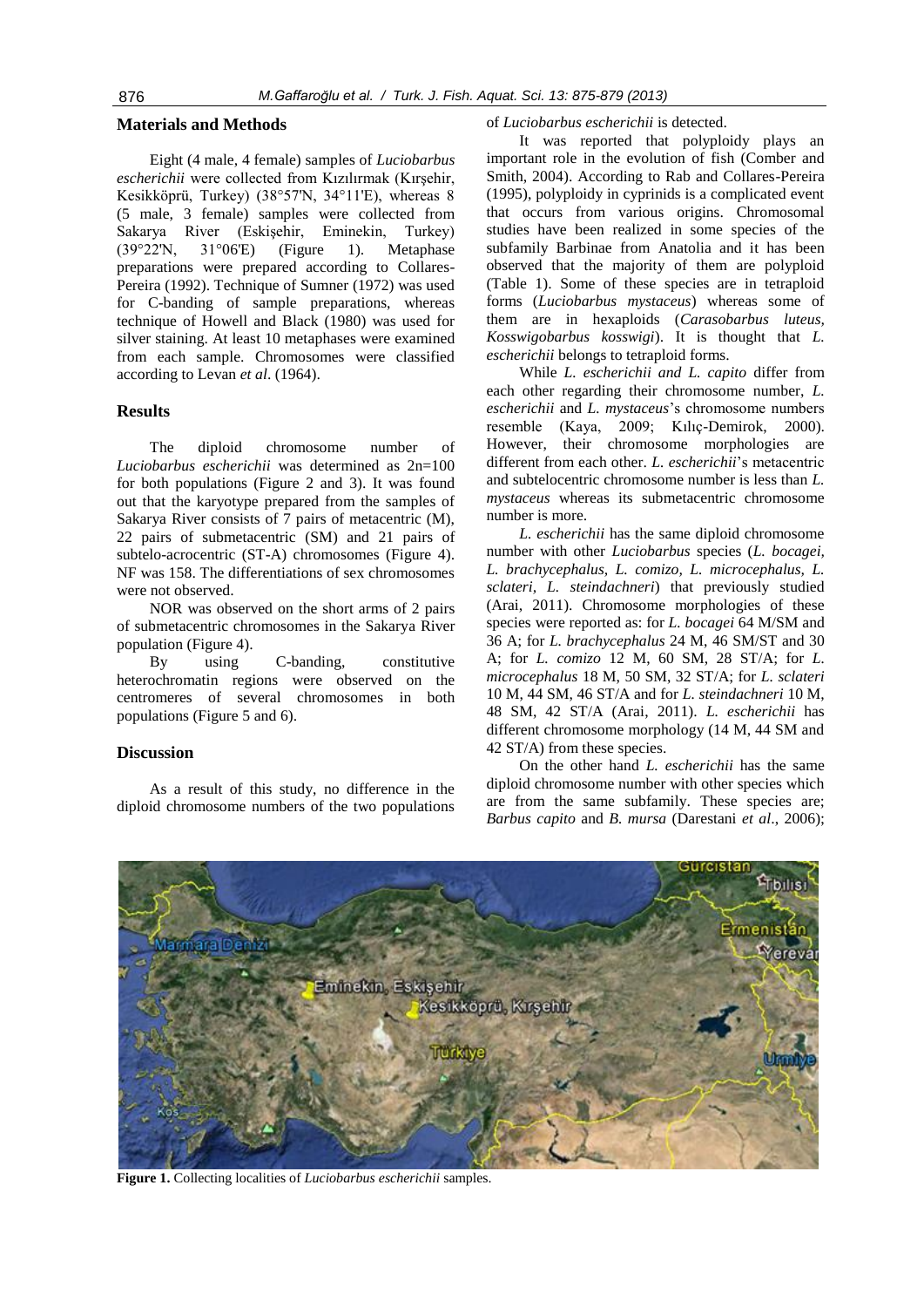

**Figure 2.** Standard giemsa stained metaphase of Kızılırmak population of *Luciobarbus escherichii*. Scale bar: 5µm.



**Figure 3.** Standard giemsa stained metaphase of Sakarya River population of *Luciobarbus escherichii*.

| $\mathbf{m}$ |                               | χ<br>$\overline{2}$ | 呂良<br>$\overline{\mathbf{3}}$ | 討民<br>$\overline{4}$ | kα<br>5   | 6            | 罪品<br>$\overline{7}$ |                |          |
|--------------|-------------------------------|---------------------|-------------------------------|----------------------|-----------|--------------|----------------------|----------------|----------|
| sm           | ăă<br>$\overline{\mathbf{8}}$ | ğğ<br>9             | 有虞<br>10                      | 51<br>11             | 12        | 13           | ដង<br>14             |                |          |
|              | តក<br>15                      | Χå<br>16            | ňñ<br>$17\,$                  | ăň<br>18             | 昌昌<br>19  | 兴崩<br>$20\,$ | òά<br>21             |                | っこ<br>ð  |
|              | λÄ<br>22                      | ãã<br>23            | 前行<br>24                      | ÖR<br>25             | Ä2.<br>26 | ăă<br>$27\,$ | őã<br>28             | 界落<br>29       |          |
| st-a         | âА<br>30                      | 31                  | àА<br>32                      | ãè<br>33             | đă<br>34  | 35           | őň<br>36             | Ää<br>37       | ñ٨<br>38 |
|              | 合印<br>39                      | ЙĤ<br>40            | 41                            | ũH<br>42             | ۵ô<br>43  | 色白<br>44     | εà<br>45             | $\Omega$<br>46 | 病病<br>47 |
|              | 1352<br>$\bf 48$              | 鬼爪<br>49            | <b>FR 13</b><br>50            |                      |           |              |                      |                |          |

**Figure 4.** Silver-stained metaphase spread and karyotype of *Luciobarbus escherichii*. Arrows indicate the position of active Ag-NORs.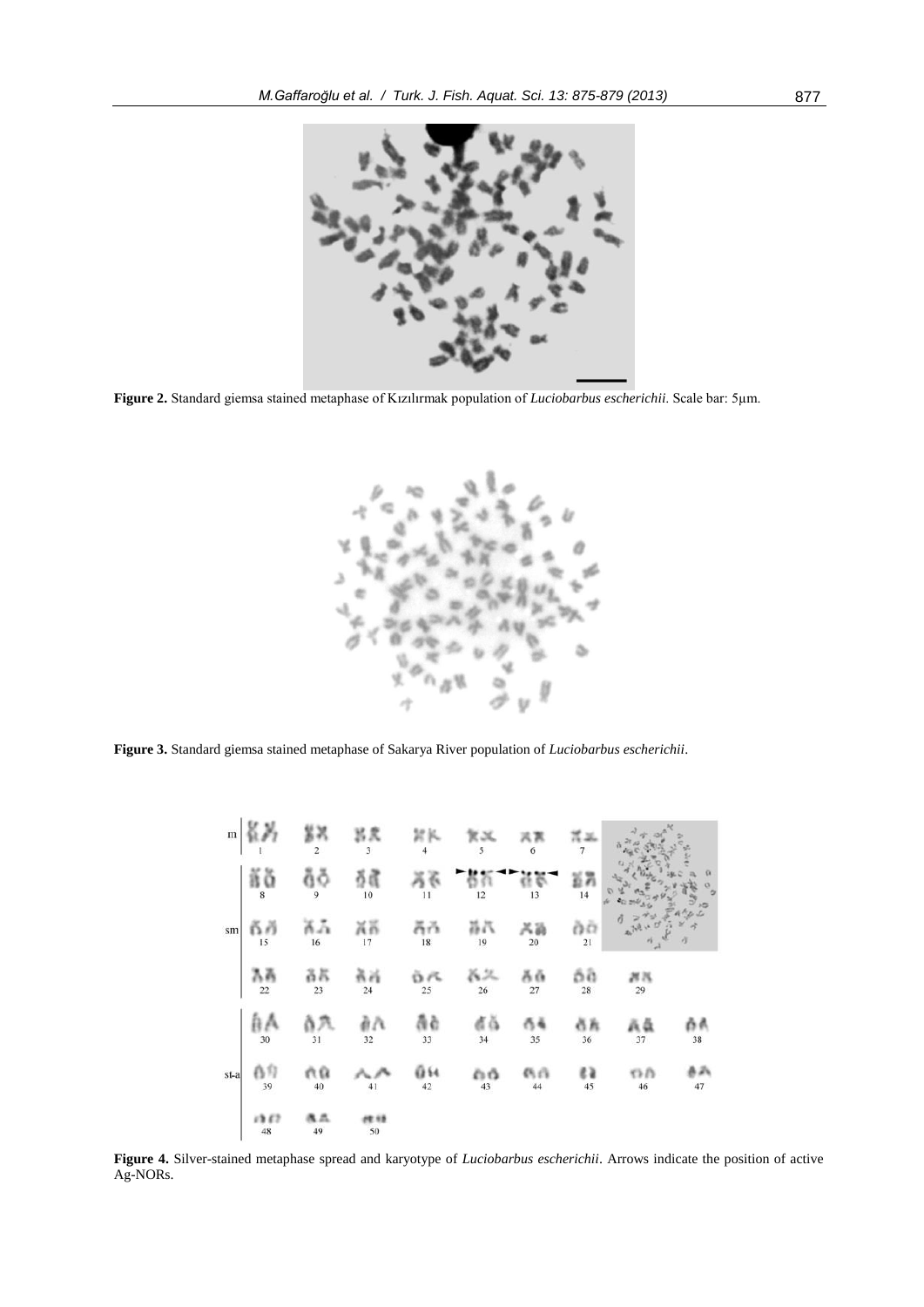

**Figure 5.** C-banded metaphase of Kızılırmak population of *Luciobarbus escherichii*. Scale bar: 5µm.



**Figure 6.** C-banded metaphase of Sakarya River population of *Luciobarbus escherichii*. Scale bar: 5µm.

*B. barbus* and *B. peloponnensius* (Fister *et al*., 1999) and *Pseudobarbus afer*, *P. asper*, *P. burchelli*, *P.burgi*, *P. phlegethon* and *P. tenuis* from the genus *Pseudobarbus* (Naran *et al*., 2006). It was reported that karyotype of *B. barbus* consists of 30 M, 18 SM and 52 A chromosomes and *B. peloponnensius*  consists of 10 M, 44 SM-Subacrocentric and 46 A chromosomes (Fister *et al*., 1999). Karyotype of *L. escherichii* is different from these species. While *L. escherichii*'s chromosome morphology is similar to *P. asper* which consist of 14 M, 46 SM, 32 ST and 8 A chromosomes, but it differs from the other *Pseudobarbus* species (Naran *et al*., 2006).

Fishes usually breed bisexual. Though, sex chromosome systems determined on karyotypes are known only in a restricted group of species (Arai, 2011). The differentiation of sex chromosomes was not observed in *L. escherichii* as it was reported in many cyprinid species too (Gaffaroğlu *et al*., 2006).

Regarding the C-band blocks, there is no differentiation on the samples of *L. escherichii* living in Kızılırmak and Sakarya Rivers. Such C-band blocks were reported for some previously studied Anatolian Cyprinids too (Gaffaroğlu and Yüksel, 2009).

It was reported that *Barbus meridionalis* has a small amount of C-positive heterochromatin (Rab *et al*., 1993) while *B. cyclolepis* has less C-positive heterochromatin than the other tetraploid barbels (Rab *et al*., 1996). *L. escherichii* is different from these species with respect to inclusion of C-band in majority of chromosomes.

With regard to number and location of NOR, no discrepancy has been observed between Kızılırmak and Sakarya River populations of *L. escherichii.*

*L. escherichii* and *B. cyclolepis* (2n=100) were similar in terms of the number of NOR but they have different localization of NOR (Rab *et al*., 1996). As *B. meridionalis* (2n=100) has 4-6 NOR regions (Rab *et al*., 1993), there is no polymorphism about the number of NOR in *L. escherichii.*

Diploid *Barbus bigornei*, *B. ablabes* and *B. macrops* (2n=48-50) have NOR in one pair of chromosome (Rab *et al*., 1995) whereas tetraploid *L. escherichii* has NOR in two pairs of chromosomes.

Rab (1981) indicated that polyploidization is